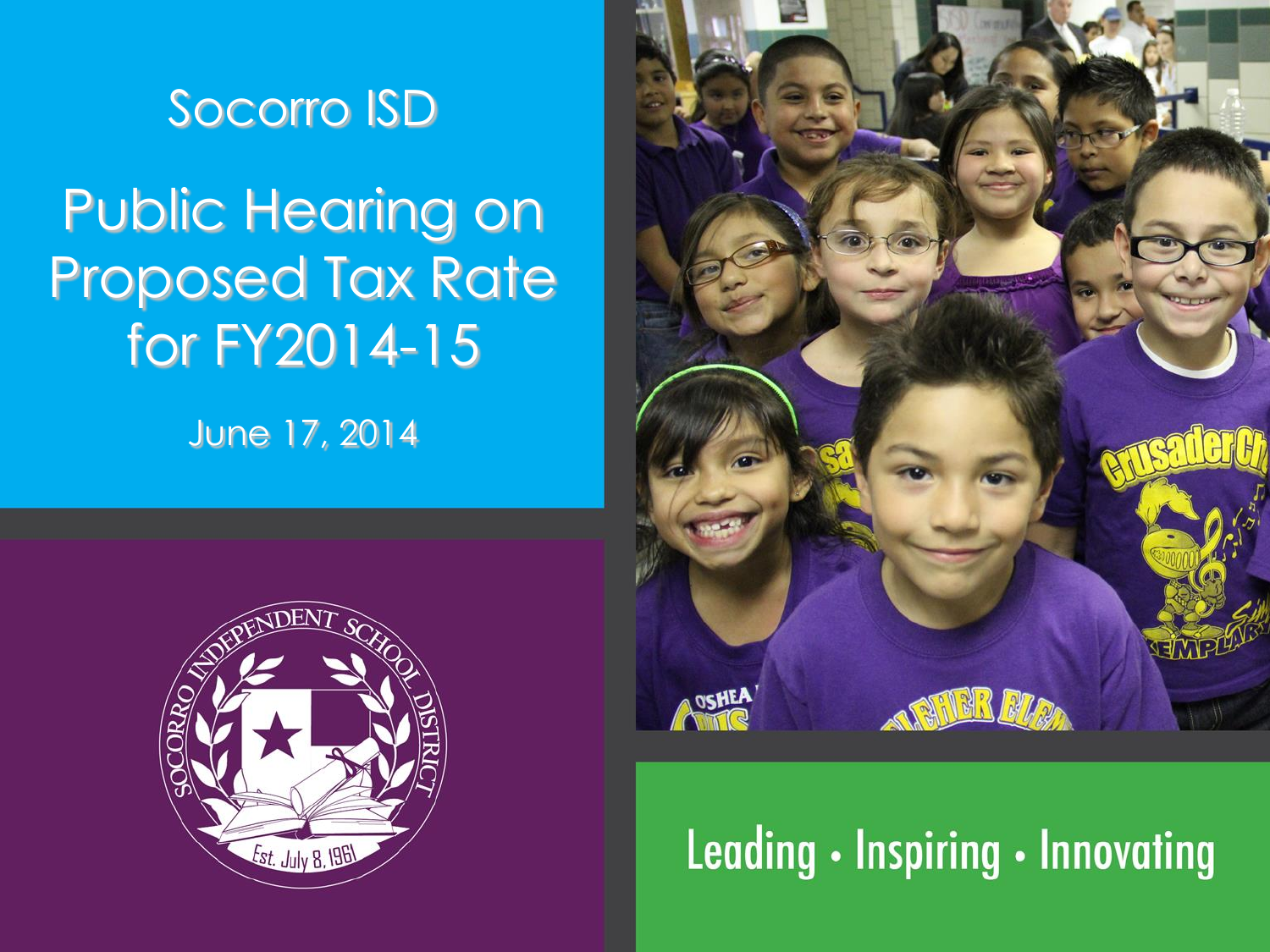## Tax Rate Composition

Total Tax Rate Consists of Two Sections

- Maintenance and Operations Tax Rate ( M & O)
	- For ongoing operations;
	- Highest M & O rate without voter approval (TRE) = \$1.04;
	- Highest M & O rate allowed by law =  $$1.17;$
- Interest and Sinking Fund Tax Rate (I & S)
	- To pay back the debt issued to build schools and other projects;
	- I & S rate approved by voters via bond election;
	- $-$  Highest I & S rate allowed by law = \$0.50.



Socorro Independent School District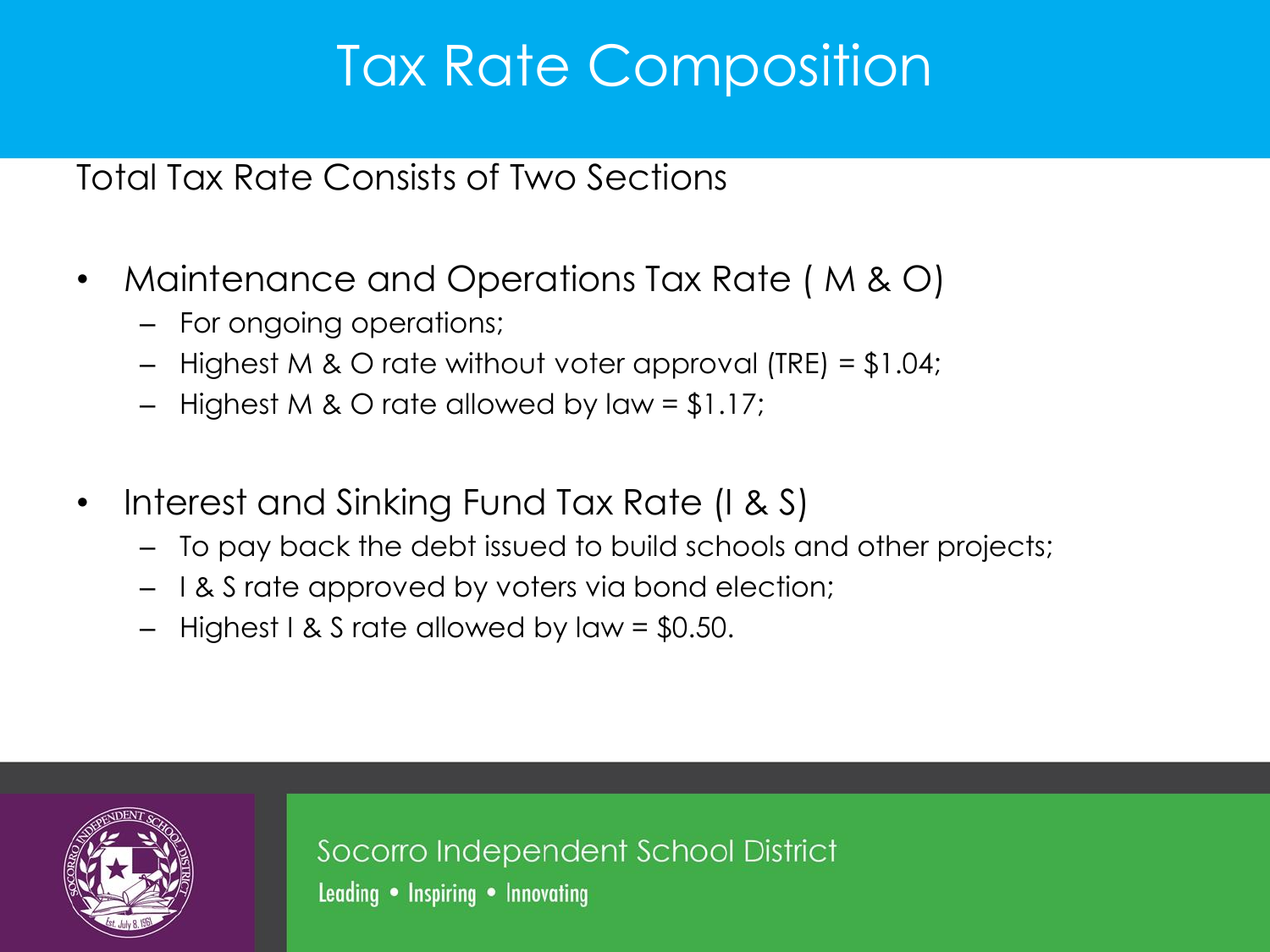## FY2014-15 Property Tax Adoption

- Published notice of public hearing in the El Paso Times and the West Texas Courier;
- Published intent to adopt the following tax rates:
	- Maintenance and Operations tax rate of \$0.976140;
	- Interest and Sinking Fund tax rate of \$0.298654;
	- Total Tax Rate of \$1.274794;
- No change from the prior year;
- Consider proposed tax rates and ordinance.



Socorro Independent School District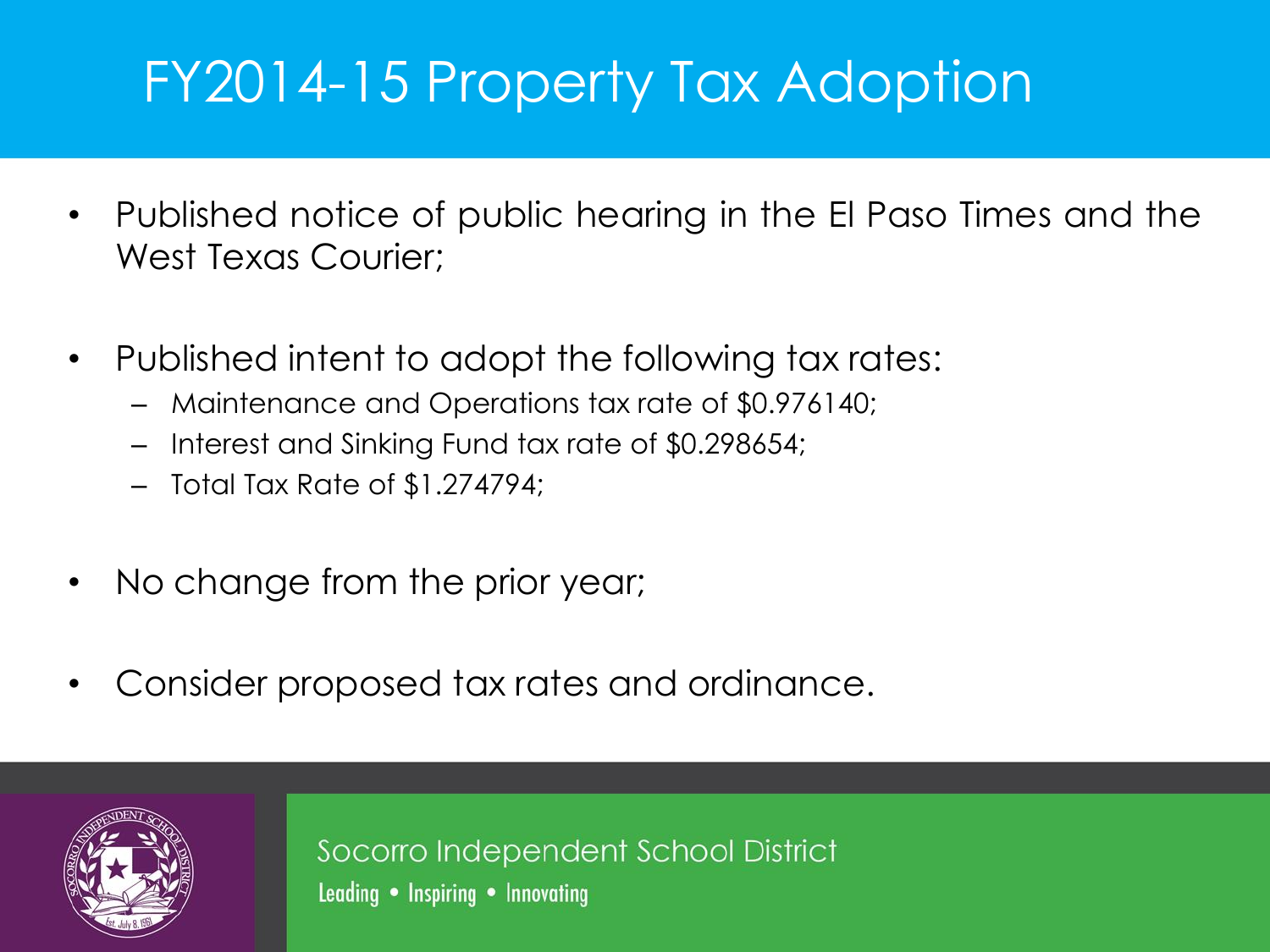## Comparison of Tax Rates

| <b>District</b> | 2015 Projected M & O Tax<br><b>Rate</b> | 2015 Projected I & S Tax<br><b>Rate</b> | <b>FY2015 Projected Total Tax</b><br>Rate |
|-----------------|-----------------------------------------|-----------------------------------------|-------------------------------------------|
| San Elizario    | \$1.11                                  | \$0.05                                  | \$1.16                                    |
| Anthony         | \$1.04                                  | \$0.13                                  | \$1.17                                    |
| El Paso         | \$1.04                                  | \$0.20                                  | \$1.24                                    |
| Fabens          | \$1.04                                  | \$0.22                                  | \$1.26                                    |
| <b>Socorro</b>  | \$0.97                                  | \$0.30                                  | \$1.27                                    |
| Tornillo        | \$1.09                                  | \$0.21                                  | \$1.30                                    |
| Ysleta          | \$1.17                                  | \$0.16                                  | \$1.33                                    |
| Clint           | \$1.04                                  | \$0.30                                  | \$1.34                                    |
| Canutillo       | \$1.17                                  | \$0.36                                  | \$1.53                                    |

- M & O = Maintenance and Operations
- I & S = Interest and Sinking Fund



Socorro Independent School District